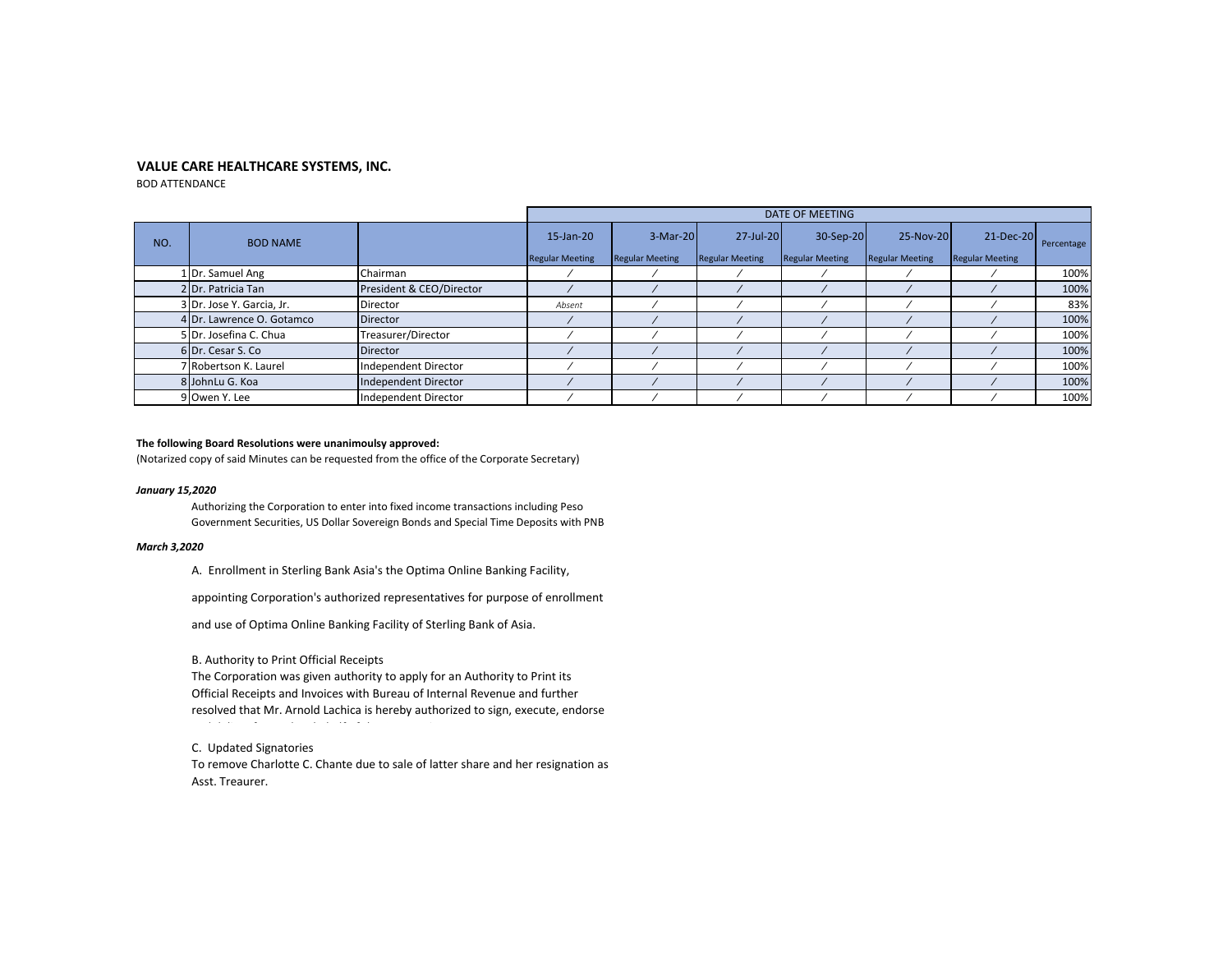Amending previous resolutions on the subject, that effective 3 March 2020, all deposits, withdrawals, and other transactions pertaining to any and all funds of the Corporation from its existing deposit account/s , whether time, placement, current or savings, with all depository banks by means of checks, draftts, withdrawal slips, report or other similar intruments shall be signed by Class A, B & C signatories.

## *27 July 2020*

# Joint Meeting of Board of Directors and Stockholders

I. Nomination and Election of New Directors

II. Approval of Audited Financial Statements of the Corporation for year ended December 31, 2019.

III. Appointment of External Auditor - Maceda Valencia & Co. as External Auditor for fiscal year ending 31 December 2020.

# Organizational Meeting of Board of Directors

I. Election of Officers and Appointment of Committee Members

II. Board Approval on Authority to Print Provisional Receipt and Authorizing Mr. Harvey Pramo of Trojan Computer Forms Manufacturing Corp. to sign, execute, endorse and deliver for and in behalf of the Corporation, any document and other writings of whatever nature or kind, and to execute and perform any and all acts and deeds proper and necessary, unders such terms and condition as he may deem to be most beneficial the Corporation.

III. Authorized Signtories for Reportorial Requirements to Government Agencies - Patricia L. Tan, MD, President/CEO, Shirley M. Catibog, CFO and Vincent Ryan A. Notario -Human Resources Manager

IV. Authorized Signatories for Providers Agreement - Elmer M. Palomata, MD, Service Agreement - Armando S. Macalino, Patricia L. Tan, MD - Lease Agreement.

V. Availment of Bank of Philippine Islands (BPI) Banking Services

## *30 September 2020*

I. Appointment of Independent Director -Mr. Owen Y. Lee and shall replace Robertson K. Laurel as a member of the Compensation Committee